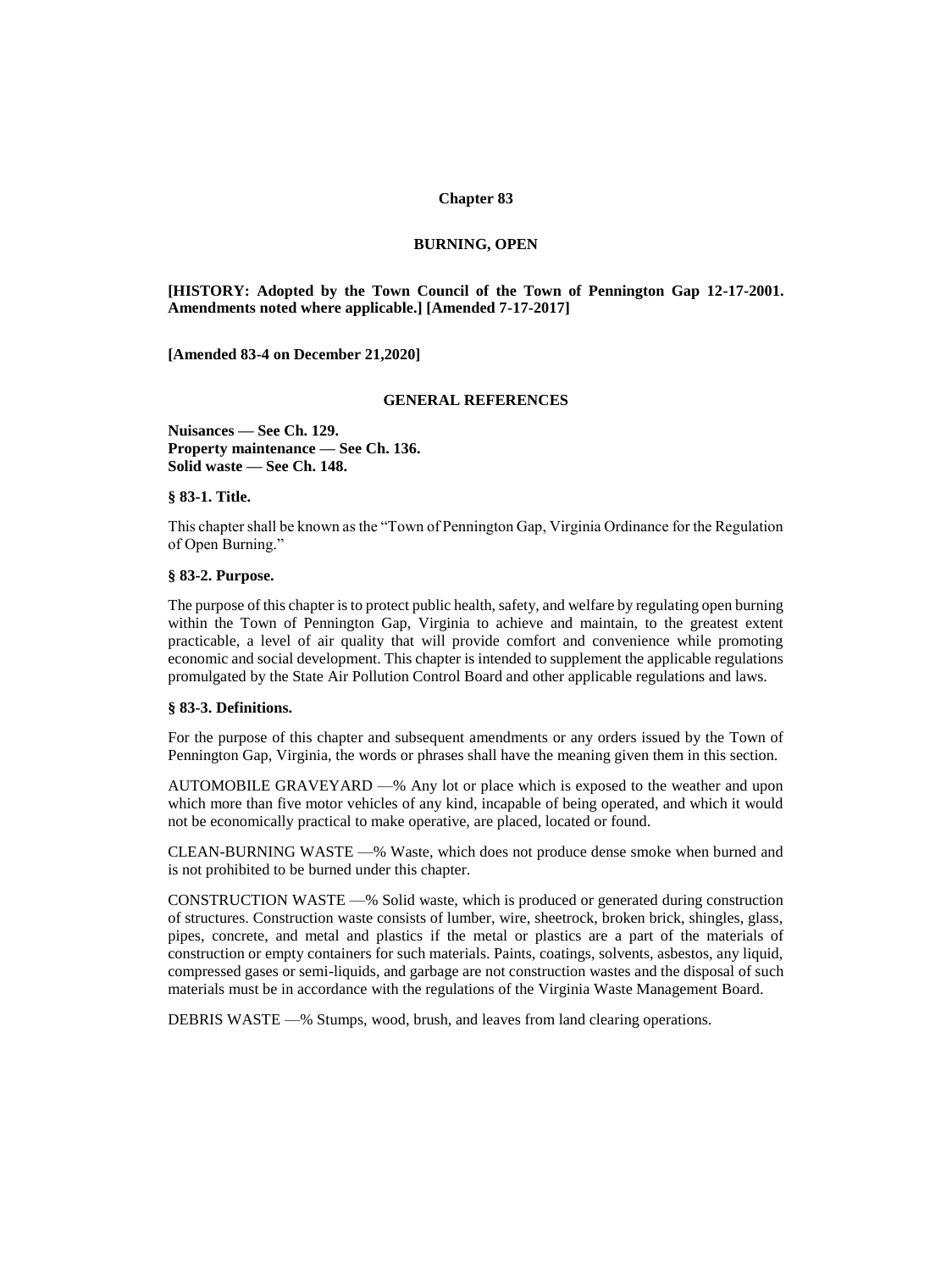DEMOLITION WASTE —% Solid waste which is produced by the destruction of structures and their foundations and includes the same materials as construction waste.

GARBAGE —% Rotting animal and vegetable matter accumulated by a household in the course of ordinary day-to-day living.

HAZARDOUS WASTE —% Refuse or a combination of refuse which, because of its quantity, concentration or physical, chemical or infectious characteristics, may:

A. Cause or significantly contribute to an increase in mortality or an increase in serious irreversible or incapacitating illness; or

B. Pose a substantial present or potential hazard to human health or the environment when improperly treated, stored, transported, disposed of, or otherwise managed.

HOUSEHOLD REFUSE —% Waste material and trash normally accumulated by a household in the course of ordinary day-to-day living.

INDUSTRIAL WASTE —% All waste generated on the premises of manufacturing and industrial operations such as, but not limited to, those carried on in factories, processing plants, refineries, slaughterhouses, and steel mills.

JUNKYARD —% An establishment or place of business, which is maintained, operated, or used for storing, keeping, buying, or selling junk, or for the maintenance or operation of an automobile graveyard, and the term shall include garbage dumps and sanitary fills.

LANDFILL —% A sanitary landfill, an industrial waste landfill, or a construction/demolition/debris landfill. See Solid Waste Management Regulations (9 VAC 20-80-10 et seq.) for further definitions of these terms.

LOCAL LANDFILL —% Any landfill located within the jurisdiction of a local government.

OPEN BURNING —% The burning of any matter in such a manner that the products resulting from combustion are emitted directly into the atmosphere without passing through a stack, duct or chimney.

OPEN PIT INCINERATOR —% A device used to burn waste for the primary purpose of reducing the volume by removing combustible matter. Such devices function by directing a curtain of air at an angle across the top of a trench or similarly enclosed space, thus reducing the amount of combustion by-products emitted into the atmosphere. The term also includes trench burners, air curtain destructors and over draft incinerators.

REFUSE —% Trash, rubbish, garbage and other forms of solid or liquid waste, including, but not limited to, wastes resulting from residential, agricultural, commercial, industrial, institutional, trade, construction, land clearing, forest management and emergency operations.

SALVAGE OPERATION —% Any operation consisting of a business, trade or industry participating in salvaging or reclaiming any product or material, such as, but not limited to, reprocessing of used motor oils, metals, chemicals, shipping containers or drums, and specifically including automobile graveyards and junkyards.

SANITARY LANDFILL —% An engineered land burial facility for the disposal of household waste which is so located, designed, constructed, and operated to contain and isolate the waste so that it does not pose a substantial present or potential hazard to human health or the environment. A sanitary landfill also may receive other types of solid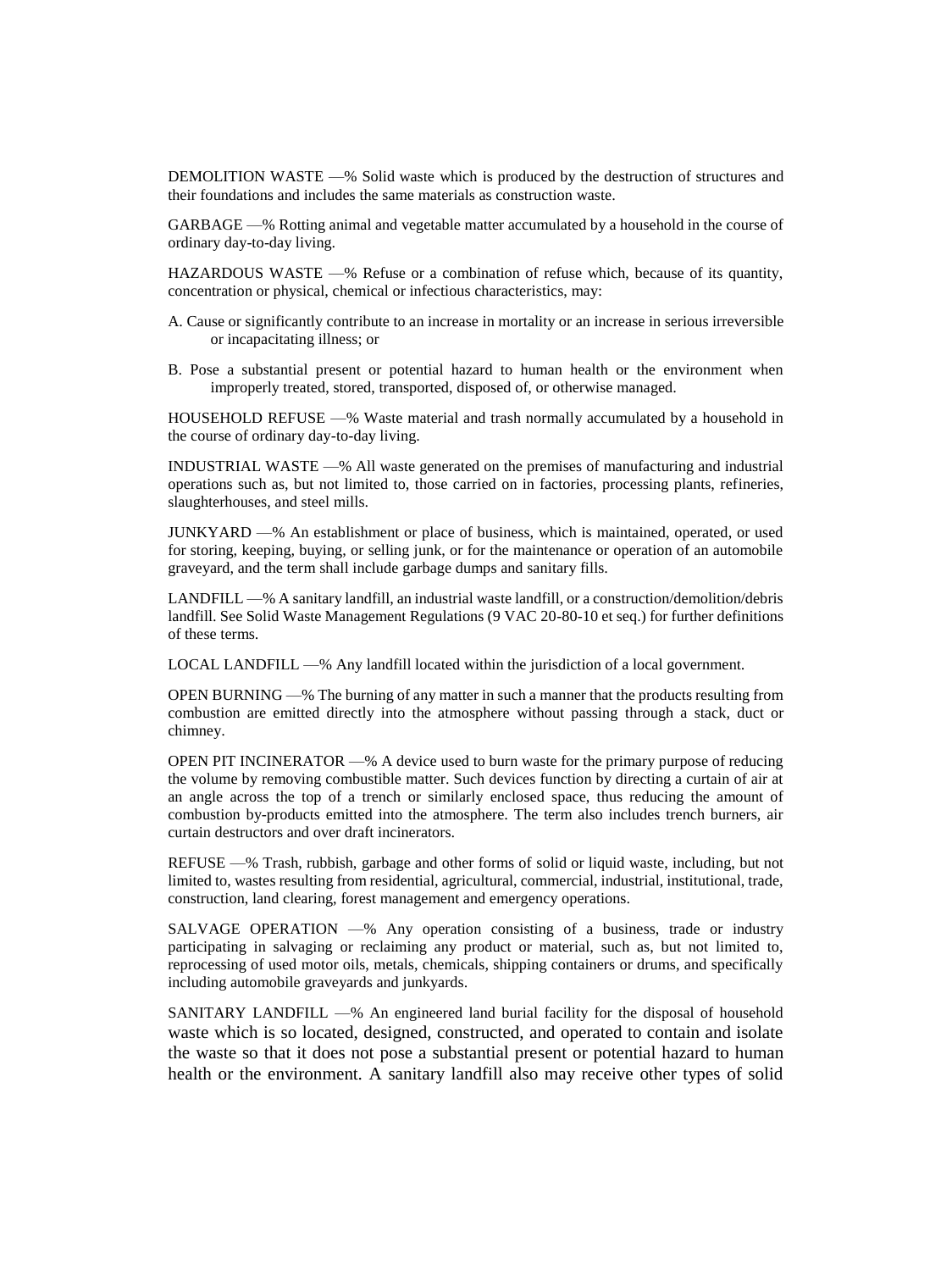wastes, such as commercial solid waste, nonhazardous sludge, hazardous waste from conditionally exempt small quantity generators, and nonhazardous industrial solid waste. See Solid Waste Management Regulations (9 VAC 20-80-10 et seq.) for further definitions of these terms.

SMOKE —% Small gas-borne particulate matter consisting mostly, but not exclusively, of carbon, ash and other material in concentrations sufficient to form a visible plume.

SPECIAL INCINERATION DEVICE —% A pit incinerator, conical or teepee burner, or any other device specifically designed to provide good combustion performance.

RECREATIONAL BURNING – Recreational burning is defined as a camp fire or other fires that area used solely for recreational purposes, however, the fire must be in a fire pit either created especially for the purpose or in a commercially purchased fire pit, chimineas or gas/propane burner. It shall not include burning in a barrel or other device not intended for use as a fire containment device. Fuel used for the fire must be wood, charcoal or gas/propane. None of the fuel used for the fire may be household waste or papers.

NONCOMMERCIAL PREPARATION OF FOOD – Noncommercial preparation of food must be on a purchased grill or over a device or fire as described in the Recreational Burning definition. Fuel used for the fire must be wood, charcoal or gas/propane. None of the fuel used for the fire may be household waste or papers.

# **§ 83-4. Prohibitions on open burning.**

No open burning allowed in Town limits.

# **§ 83-5. Exemptions.**

The following activities are exempted to the extent covered by the State Air Pollution Control Board's Regulations for the Control and Abatement of Air Pollution:

- A. Open burning for training and instruction of government and public fire fighters under the supervision of the designated official and industrial in-house firefighting personnel;
- B. Open burning for campfires or other fires that are used solely for recreational purposes, for ceremonial occasions, for outdoor noncommercial preparation of food, and for warming of outdoor workers;
- C. Open burning for the destruction of any combustible liquid or gaseous material by burning in a flare or flare stack;
- D. Open burning for forest management and agriculture practices approved by the State Air Pollution Control Board; and
- E. Open burning for the destruction of classified military documents.